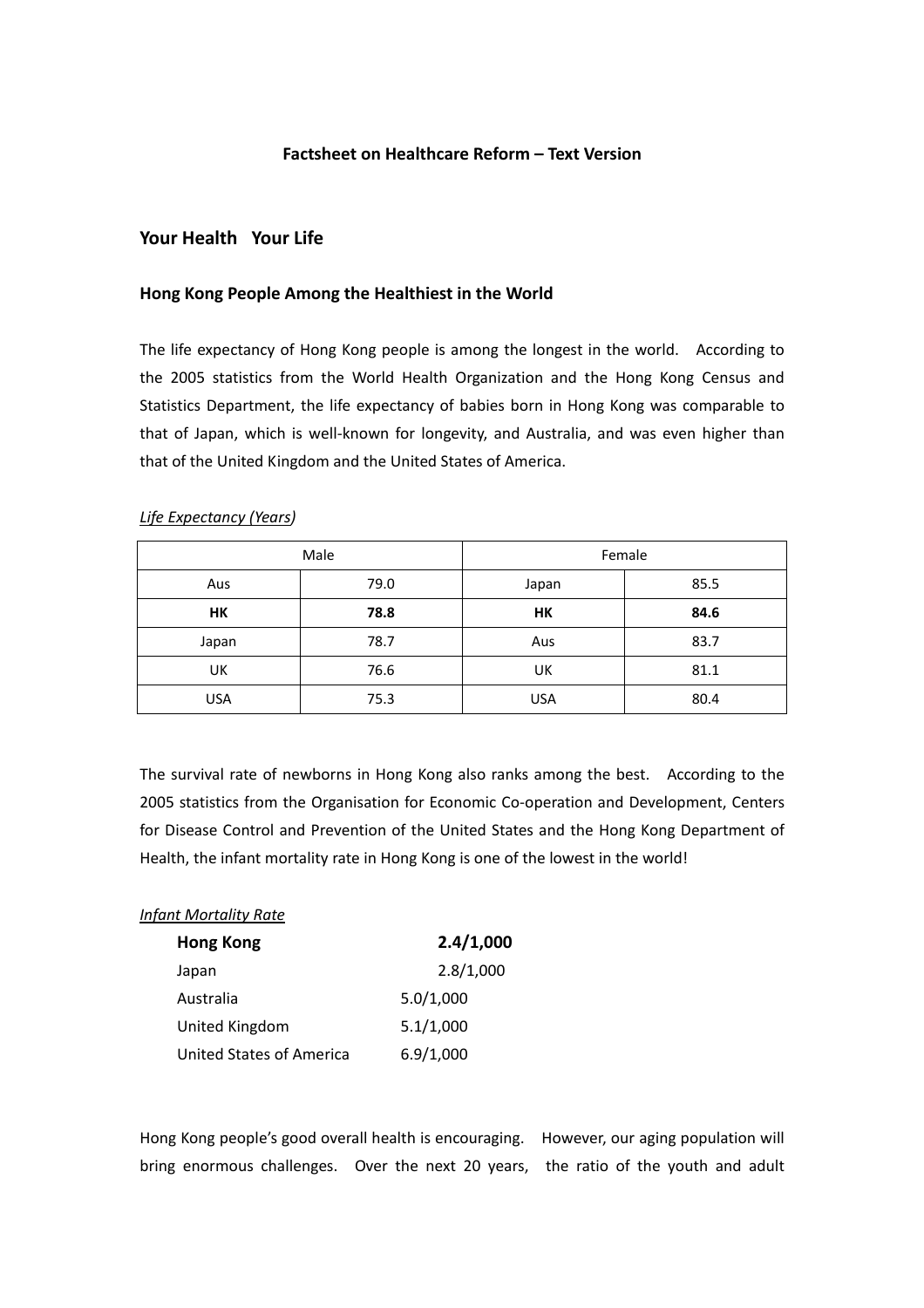population to the elderly population will change drastically:

## *Ratio of Working Age Population to the Elderly Population:*

The ratio of our working age population (aged between 15 and 64) to the elderly population (aged 65 or above) is **6:1** at present, and will become **5:1** in 10 years' time and **3:1** in 20 years' time. In the foreseeable future, there will be less and less young people who can help share the livelihood expenses (including medical expenses) of the elderly population.

Meanwhile, due to our ageing population and the use of more advanced medical technology, our overall public health expenditure is projected to increase from about \$38 billion in 2004 to about \$78 billion in 2015 and about \$127 billion in 2025, increasing at a much faster rate than the economy. These amounts are at 2005 prices, i.e. inflation has not been factored in. However, the proportion of tax-paying working population who will shoulder the \$127 billion expenditure in 2025 is expected to be smaller than that currently shouldering the \$38 billion.

2004 public health expenditure: about \$38 billion

2015 projected public health expenditure: about \$78 billion

2025 projected public health expenditure: about \$127 billion

If we do not reform our healthcare system promptly, our public healthcare services will no longer be able to maintain their present level of quality, and certain non‐urgent healthcare services will be adversely affected. It is estimated that the waiting time for non-urgent medical services will lengthen considerably. For example:

- 1. New specialist out‐patient cases (Medicine Specialty, e.g. diabetics, hypertension, etc.) Now 20 weeks In 7 years 76 weeks
- 2. Cataract surgeries

Now 3 years In 7 years 6 years

" To sustain quality healthcare services, we propose to introduce supplementary healthcare financing and have set out **6** different options for your consideration in the Healthcare Reform Consultation Document: